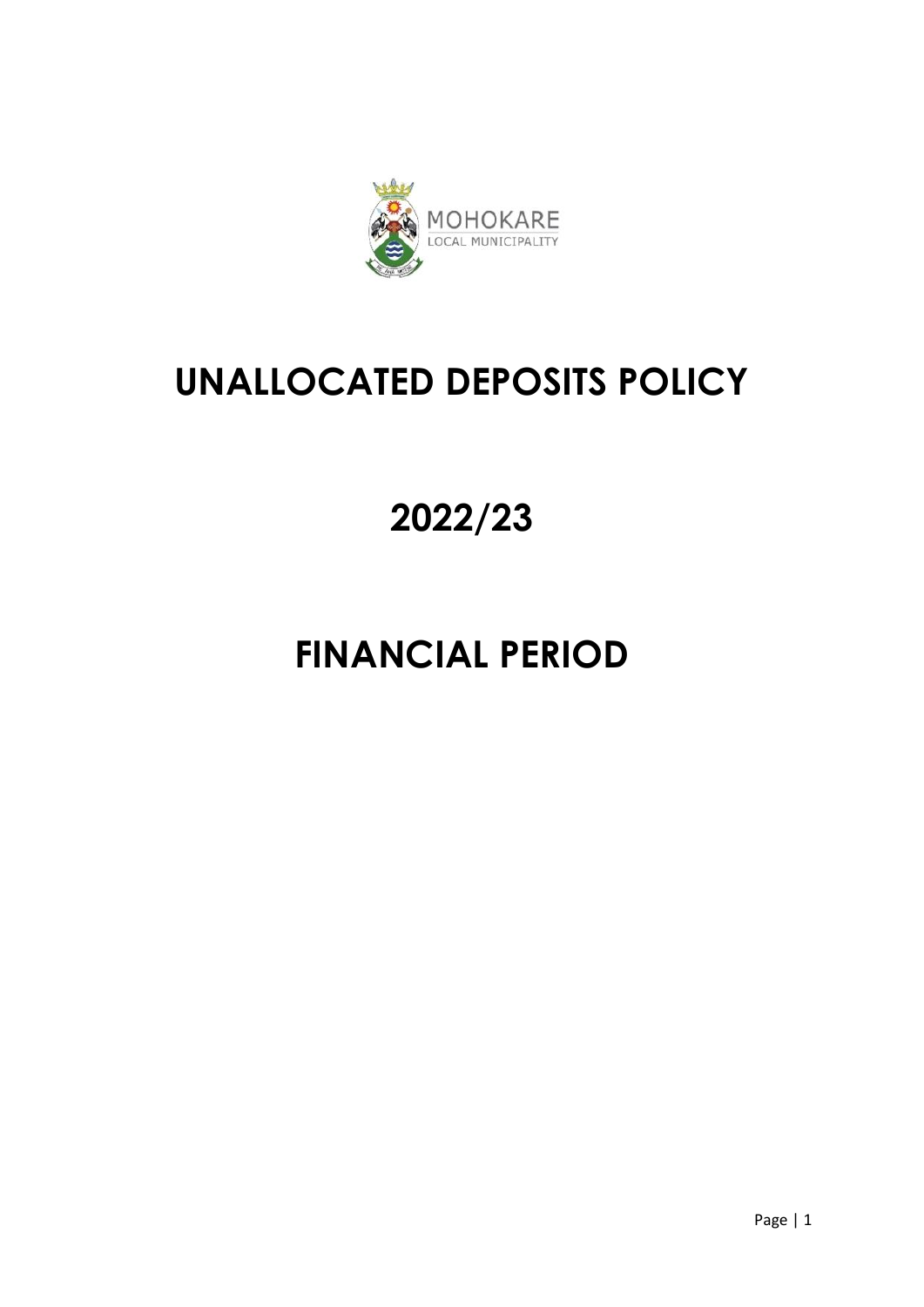### **TABLE OF CONTENTS**

| <b>No</b>    | <b>Subject Matter</b>                                            | Page |
|--------------|------------------------------------------------------------------|------|
|              | <b>Background</b>                                                | 3    |
| $\mathbf{2}$ | <b>Revenue Management</b>                                        |      |
| 3            | Municipal bank accounts, direct transfers and electronic banking |      |
| 4            | <b>Direct bank payments</b>                                      |      |
| 5            | Deposit and clearing of accounts                                 |      |
| 6            | Procedure regarding unidentified deposits                        |      |
|              | Implementation and review                                        |      |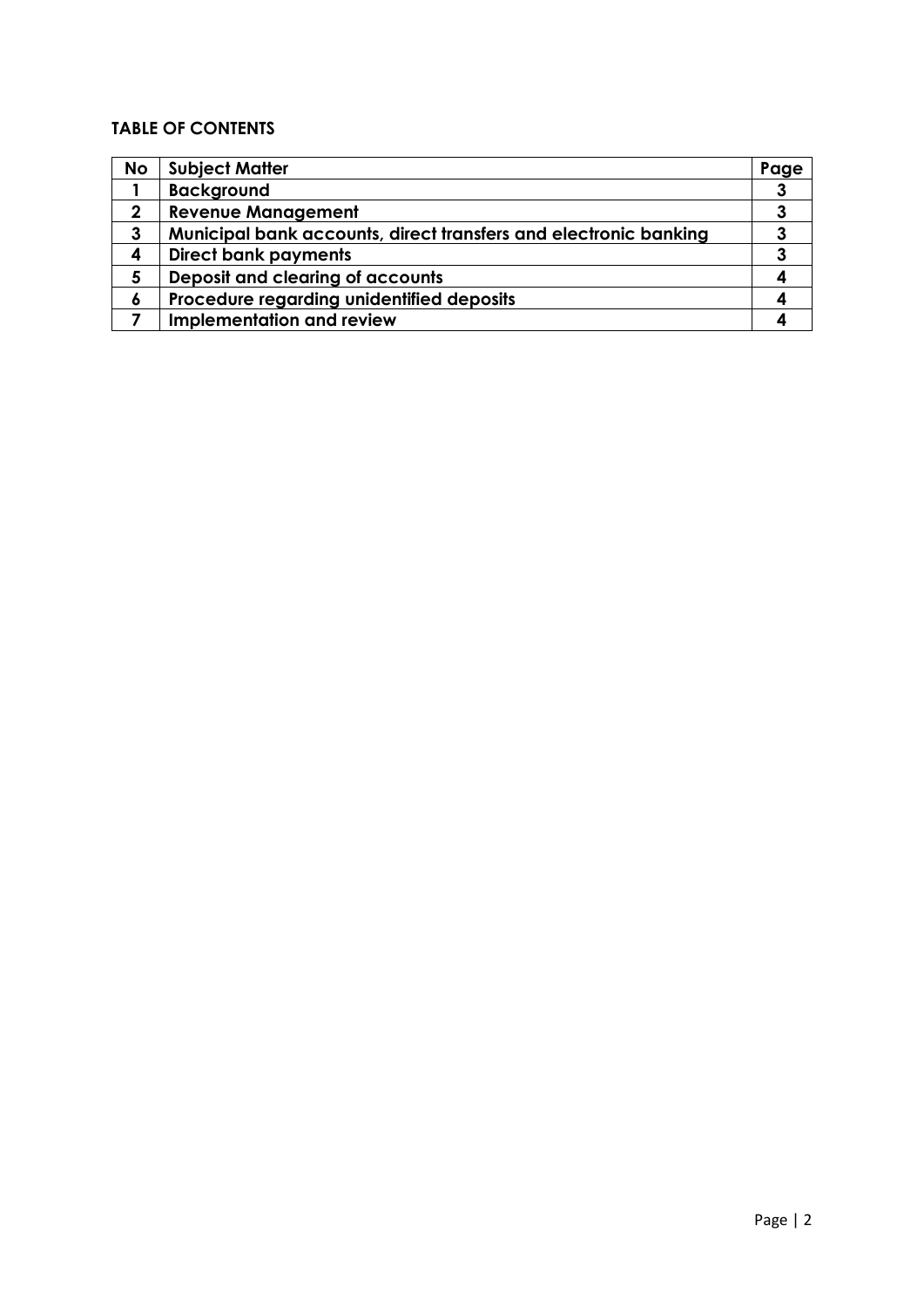#### **1. BACKGROUND**

The importance of the recognition or identification of each transaction in order to reflect the substance of each transaction and to ensure the municipality maintains a sound accounting system, is to ensure that all unallocated deposits are timely identified and allocated to the relevant debtors' account, to ensure correctness of account balances and true reflection of the debtors' book.

#### **2. REVENUE MANAGEMENT**

Revenue management involves all procedures necessary to ensure that income of the municipality is properly planned and fully accounted for, and that cash once received is safeguarded and banked promptly.

In terms of section 64 (2)(e) of the Local Government: Municipal Finance Management Act 56 of 2003, the municipality has and maintains a management, accounting and information system which: -

- (i) recognises revenue when it is earned;
- (ii) accounts for debtors; and
- (iii) accounts for receipts of revenue

#### **3. MUNICIPAL BANK ACCOUNT, DIRECT TRANSFERS AND ELECTRONIC BANKING**

Identify all direct credits on the bank statement, such as direct deposits by rate-payers, consumers and levy payers, subsidies and grants paid by National and Provincial Governments, interest on investments and miscellaneous credits.

- Process all these credits by capturing to the respective votes on the financial system
- I dentify full details of these credits timely to avoid having to account for such in the unallocated deposit account/vote
- Record all unidentified credits (receipts) in a suitable register to facilitate future claims against the amounts and follow-up, and
- Balance the unidentified receipt register to the unallocated deposit account in the general ledger on a monthly basis

#### **4. DIRECT BANK PAYMENTS**

Direct payments such as direct deposit / bank transfers to the municipality's bank account received without proper reference and the origin of payment cannot be allocated. Therefore, debtors must use their account numbers as reference when making transfers for auto allocation.

Where a direct payment is made for various debtors' accounts, a remittance must be forwarded / faxed or emailed to the Budget and Treasury department so that immediate split can be done to the various debtors' accounts.